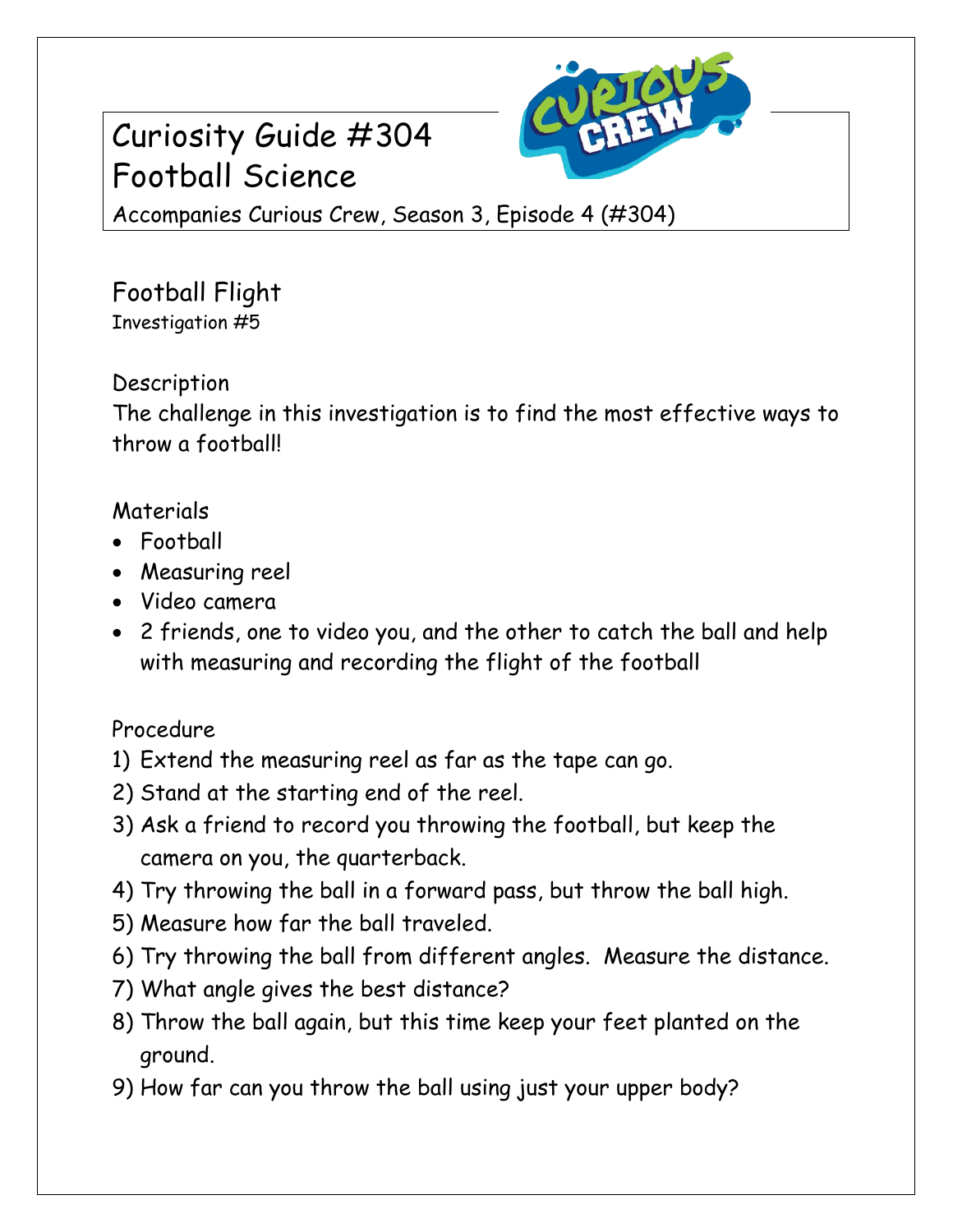- 10)This time turn your body sideways so that you can push off your back leg and step into the throw as you release the ball.
- 11) Did the distance traveled change?
- 12)Try whipping your hips forward as you step forward and roll the ball off your fingertips.

My Results

#### Explanation

The motion mechanics of throwing a football is thought to be one of the most complex skills to perfect in sports. As the ball leaves a quarterback's hand or a kicker's foot, the ball is referred to as a projectile, a launched object that travels in the shape of a parabola over a certain distance or range. The ball's overall distance traveled depends on the ball's initial speed, the launch angle, and the starting height.